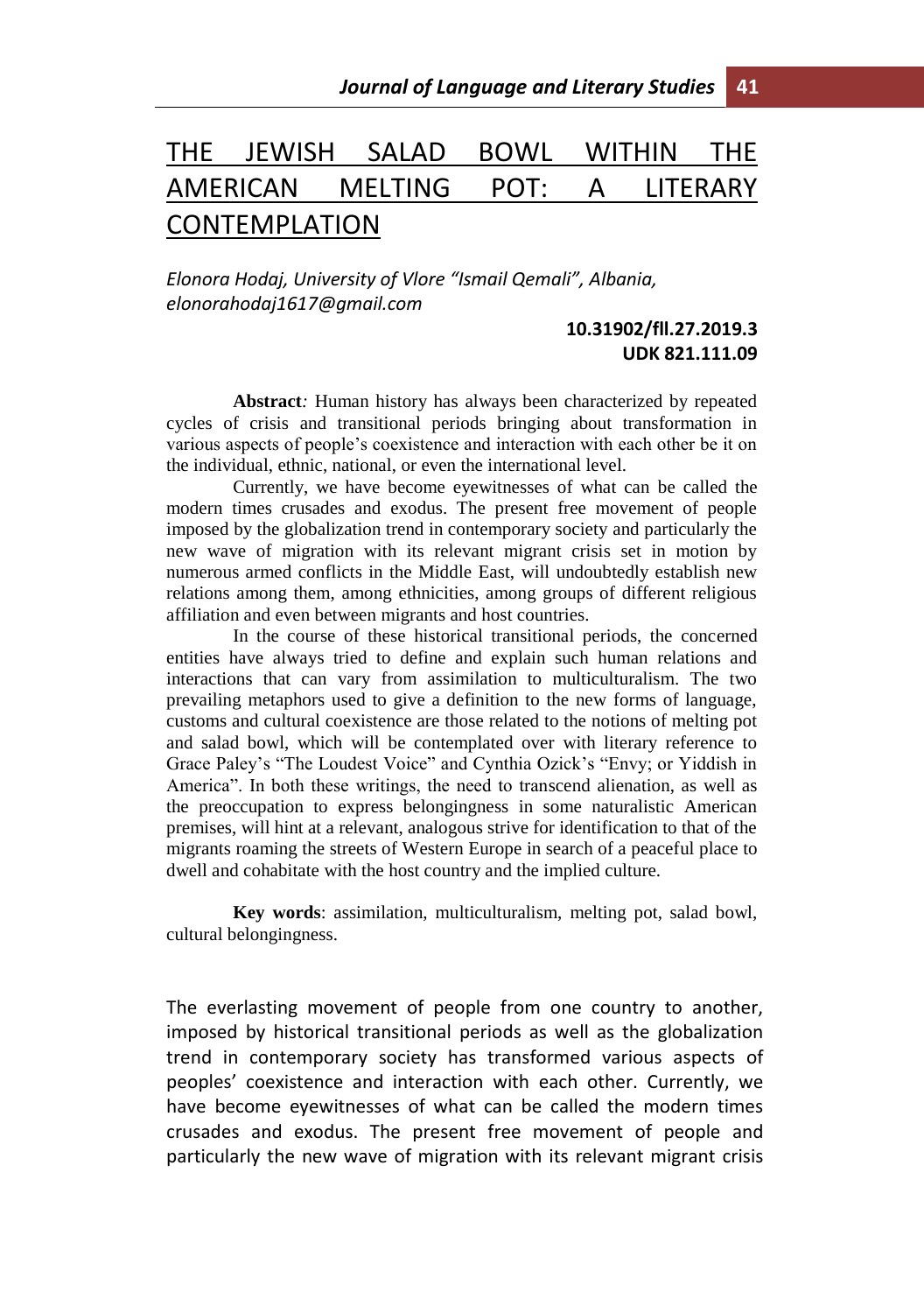set in motion by numerous armed conflicts in the Middle East will undoubtedly establish new relations among them, among ethnicities, groups of different religious affiliations and even between migrants and host countries.

In the course of these occurrences, the concerned entities have always tried to define and explain such individual, national, or even international human relations by means of language. The two prevailing metaphors used to give a definition to the new forms of lingual and cultural coexistence, which can vary from assimilation to multiculturalism, are those related to the notions of *melting pot* and *salad bowl*. As we know, the *melting pot* theory requires that immigrants assimilate in order to become one common culture, whereas the *salad bowl* theory basically calls for celebration of our diversity along with our oneness.

Social issues spanning a broad range of complex discussions on involved religious, racial, or ethnic groups are often part of this direct, mutual and interactive relation between language and society. Consequently, the emergence of dominant and minority groups becomes a feature of these cultural encounters where the dominant group is able to set the standards of what is worthy and respectable in cultural values and social behavior. Unsurprisingly, it chooses its own styles while the stereotypes minorities create of the dominant group typically make reference to their own victimization.

It is curious how all of the abovementioned clues can serve as milestones in this present contemplation with literary reference to two twentieth century short stories by two contemporary American Jewish writers; Grace Paley's "The Loudest Voice" (1959) and Cynthia Ozick's "Envy; or Yiddish in America" (1969). In both these writings, the authors' concern with the nature of language unfolds the need to transcend alienation, as well as the preoccupation to express belongingness in some American-English lingual premises which in turn will impose and instill a certain way of thinking and understanding of the world in the characters striving for identification and recognition.

The present paper will start with Cynthia Ozick's conservative devotion to Jewish heredity and holocaust's memory and follow with Paley's liberal celebration of America's multicultural community.

"Envy; or Yiddish in America" is a satiric comment on the nature of Jewish literary culture in the United States written in broad comic strokes and at the same time an ironic treatment of a serious theme – the isolation of the American Jewish intellectual who clings to his old European tradition.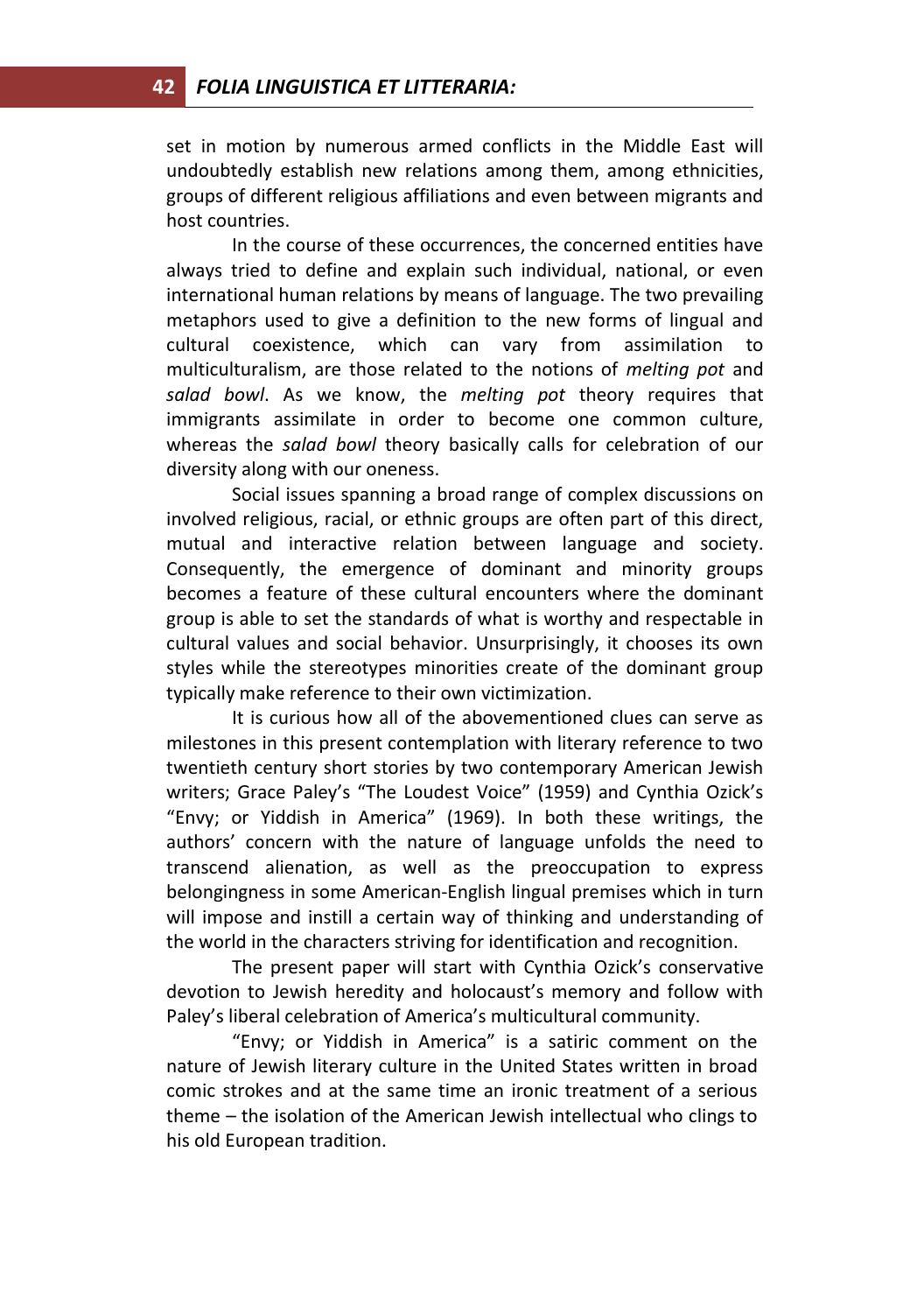Cynthia Ozick is overtly Jewish in her extraordinary commitment to Jewish heritage and memory of the Holocaust. Her consciousness was forged in the traditions and sufferings of the Jewish people. One of the topics that Ozick could not avoid in her fiction is the way in which Jewish identity has been marked by the Holocaust. She complicates this question of identity by portraying her protagonist's persistent attempts to distance himself from the American society in terms of ethnicity, religion, class and even language. But of course, culture and tradition cannot exist in a vacuum. They find their exuberant expression in language with a kind of *interaction* operating between the two, language and culture.

Ozick expresses her concern with the nature of language and its connection to culture in a clearly designated topic in the title "Envy; or Yiddish in America". It is a short story which takes place in New York City, where Hersheleh Edelshtein, son of a Polish Hebrew tutor, has lived for forty years. The narrative follows Edelshtein's point of view, an aging Yiddish poet who centers his life on his all-encompassing jealousy of Yankel Ostrover. Edelshtein writes Yiddish poetry for an obscure publication edited by his fellow friend, Yiddish poet Baumzweig. Ostrover, the story teller, is the only Yiddish writer in America whose work is regularly translated. He is a disguised allegorical character representing Isaac Bashevis Singer (1902-1991), the most distinguished American author who wrote in Yiddish, while achieving world-wide fame in English translation. Aware that his work belonged to more than one culture, to him the essential subject of literature was the reflection of the combinations and complications of heredity and environment. In "Envy; or Yiddish in America", the protagonist of Ozick's short story is a first generation immigrant to the US, an elderly Jewish poet, desperate for having lost almost all of his readers since they have either perished in the Holocaust or given up *mamaloshen*, their Yiddish mother tongue for the language of their new hosting country.

Edelshtein's poetic and literary strive seems to go in reverse with that of Singer's wit, thus the outcome is predictable and justified:

He traveled from borough to borough, suburb to suburb, mourning in English the death of Yiddish. Sometimes he tried to read one or two of his poems. At the first Yiddish word the painted old ladies of the Reform Temples would begin to titter from shame, as at a stand-up television comedian. Orthodox and Conservative men fell instantly asleep. So he reconsidered, and told jokes.[...]But both Edelshtein and his audiences found the jokes worthless.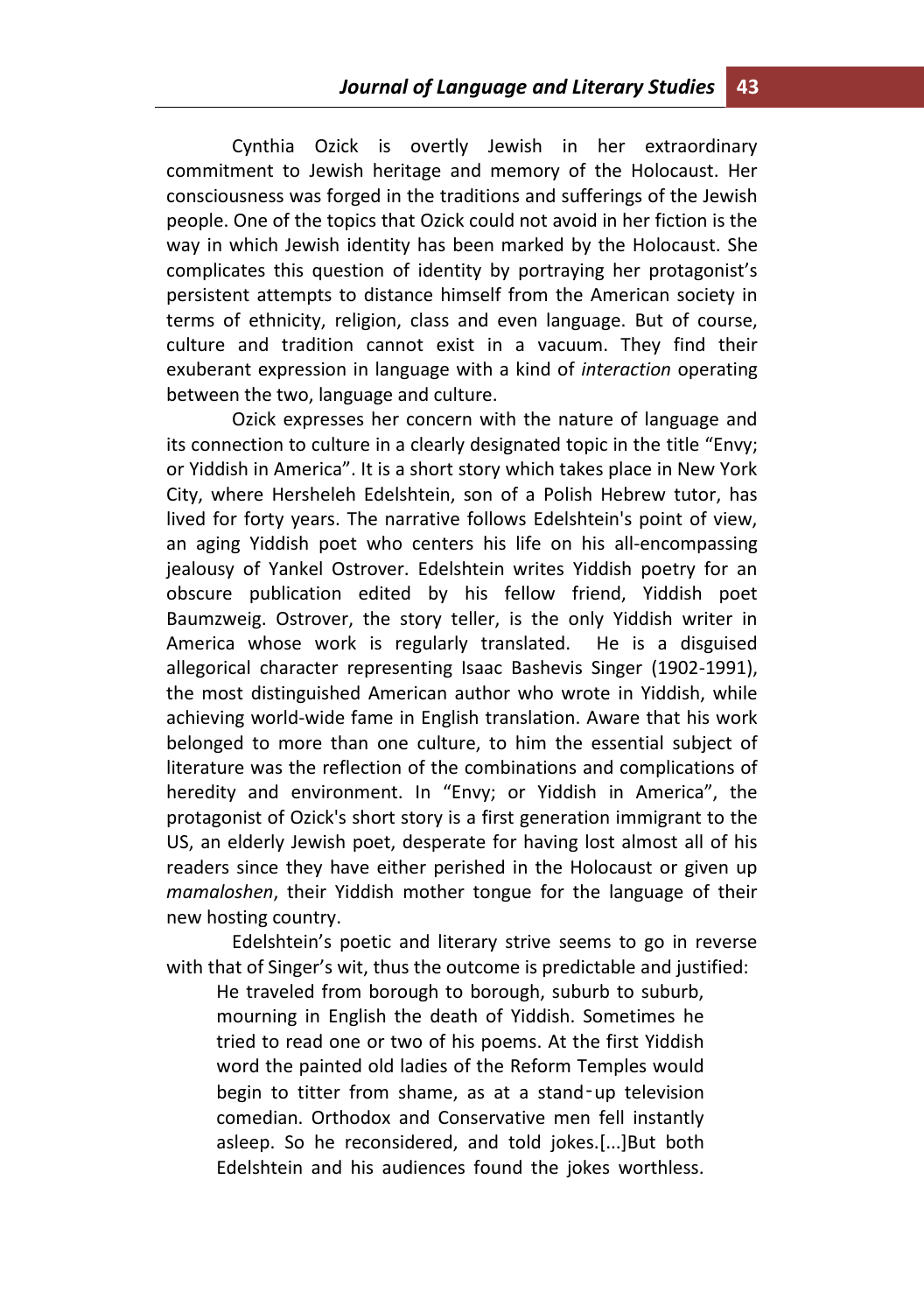Old jokes. They were not the right kind. They wanted jokes about weddings—spiral staircases, doves flying out of cages, bashful medical students-and he gave them funerals. To speak of Yiddish was to preside over a funeral. (Ozick, 2)

In his research work "Language and Culture" Kramsch (1998) identifies three ways in which language and culture are linked together. Through the act of speaking, we take on social and cultural roles which are so deeply embedded in our process of thinking that go frequently unnoticed.

According to Kramsch, language "*expresses, contains* and *symbolizes* cultural reality"<sup>1</sup> (Kramsch, 3). Set within "Envy; or Yiddish in America" such a theory would apply to Edelshtein's impressions on his strenuous experience as the Jewish immigrant in America. Through words not only does Edelshtein express his perceptions of how this mass assimilatory society *corrupts* the Yiddish ethnic awareness by *murdering* its memory and language, but he also reflects on his position related to his fixed schemes of perceiving his world.

A little while ago there were twelve million people—not including babies—who lived inside this tongue, and now what is left? A language that never had a territory except Jewish mouths, and half the Jewish mouths on earth already stopped up with German worms…And the language was lost, murdered. The language—a museum. Of what other language can it be said that it died a sudden and definite death, in a given decade, on a given piece of soil?[…]Yiddish, a littleness, a tiny light—oh little holy light!—dead, vanished. Perished. Sent into darkness. (Ozick, 16)

Moreover, through language, Edelshtein makes sense and organizes his experience of the real world.

Nowadays the Jew is forgetful, everybody with a profession, every Jewish boy a professor—justice seems less urgent. Most don't realize this quiet time is only another Interim.[…]Once we were slaves, now we are free men, remember the bread of affliction.[…]Naturally the important thing is to stick to what you learned as a slave including language, and not to speak their language,

 $\overline{a}$ 

<sup>1</sup> *Italics*, mine.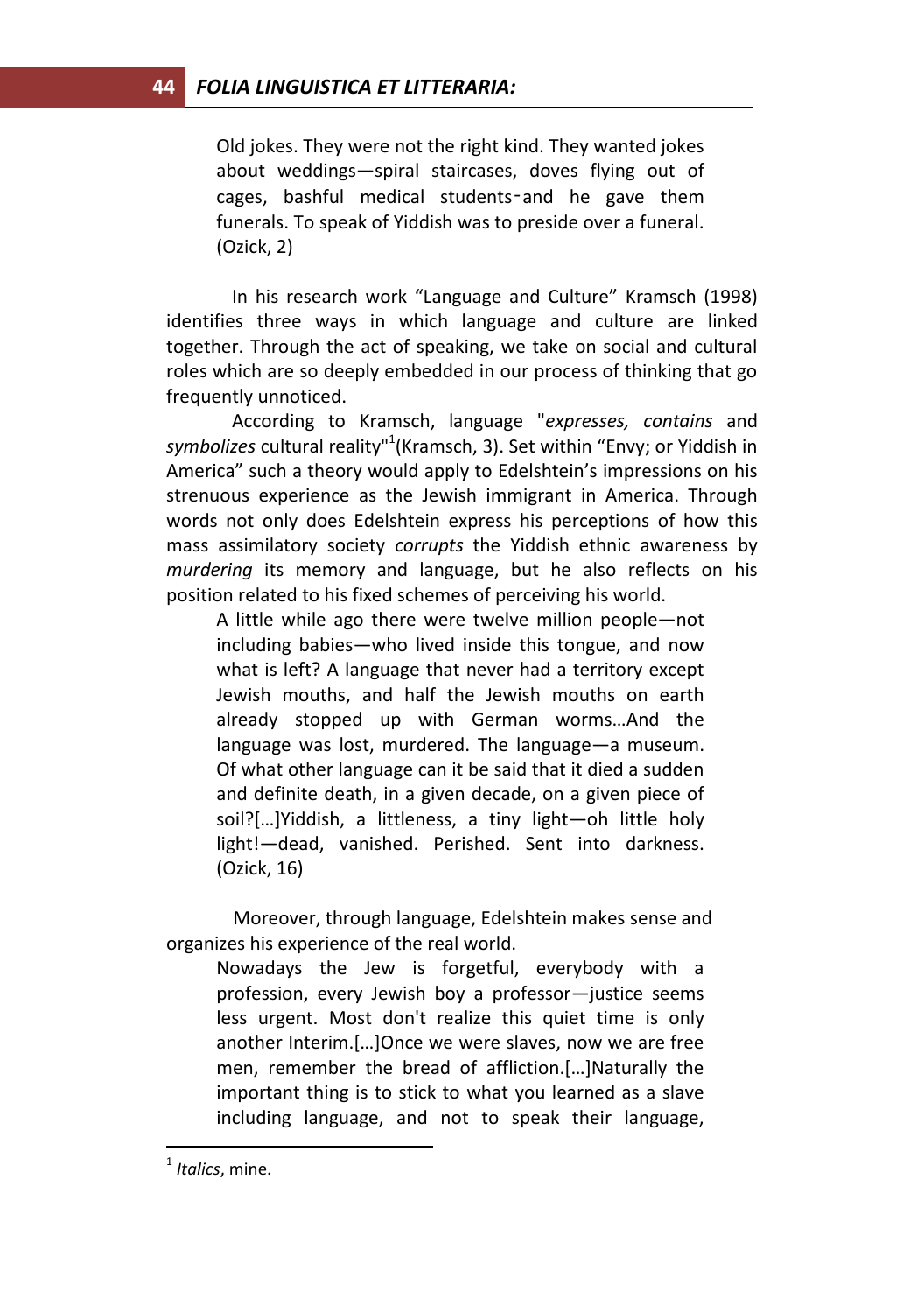otherwise you will become like them, acquiring their confusion between God and artifact and consequently their taste for making slaves, both of themselves and others. (Ozick, 16)

Edelshtein views Yiddish and its preservation respectively as symbol of Jews' social identity and their lifelong mission in the assimilatory American society.

Hannah, youth itself is nothing unless it keeps its promise to grow old. Grow old in Yiddish, Hannah, and carry fathers and uncles into the future with you. […] Hannah, you have a strong mouth, made to carry the future. […] Do this. You, one in ten thousand maybe, who were born with the gift of Yiddish in your mouth, the alphabet of Yiddish in your palm, don't make ash of these!(Ozick, 16)

Thus, Edelshtein rejects English in favor of Yiddish and laments that his language is dying. For him, the loss of Yiddish and old values is the loss of an entire world. He desperately seeks a translator who he thinks will make his ascending up the ladder of the literary success as a poet possible. The fact that his English is too poor, despite his forty years in America, counts for the persevering resistance of national consciousness. As a counter epitome of such continuity, Hannah, a young intelligent Jewish girl born in America and fluent in Yiddish refuses Edelshtein's request for the translation in English of his literary works consequently rejecting his idea upon the immortality of ethnic consciousness. With reference to her addressing of the Jewish people, she separates herself from Jewish history because like other Jews she has joined *them* - America, the world at large.

Grace Paley is notably different from Cynthia Ozick. Contrary to Ozick's overt disapproval of rootless America, Paley's is an optimistic celebration of its multicultural community. What she aims to achieve in her account is a story of everyday life. It creates a miniature of a vivid portrait of a complex and contradictory America. She doesn't seem to fear the possibility of the Jewish culture being threatened by American Christianity rather she cheers its probable enrichment by existing alongside it.

Her story "The Loudest Voice" opens with clear elements of a typical Jewish setting thus formulating, since the beginning, a specific social identity. In brief, Shirley, a Jewish child, is initially anxious about appearing in a Christmas play. The involvement of Jewish children, such as Shirley, occasions debate and commentary throughout the Jewish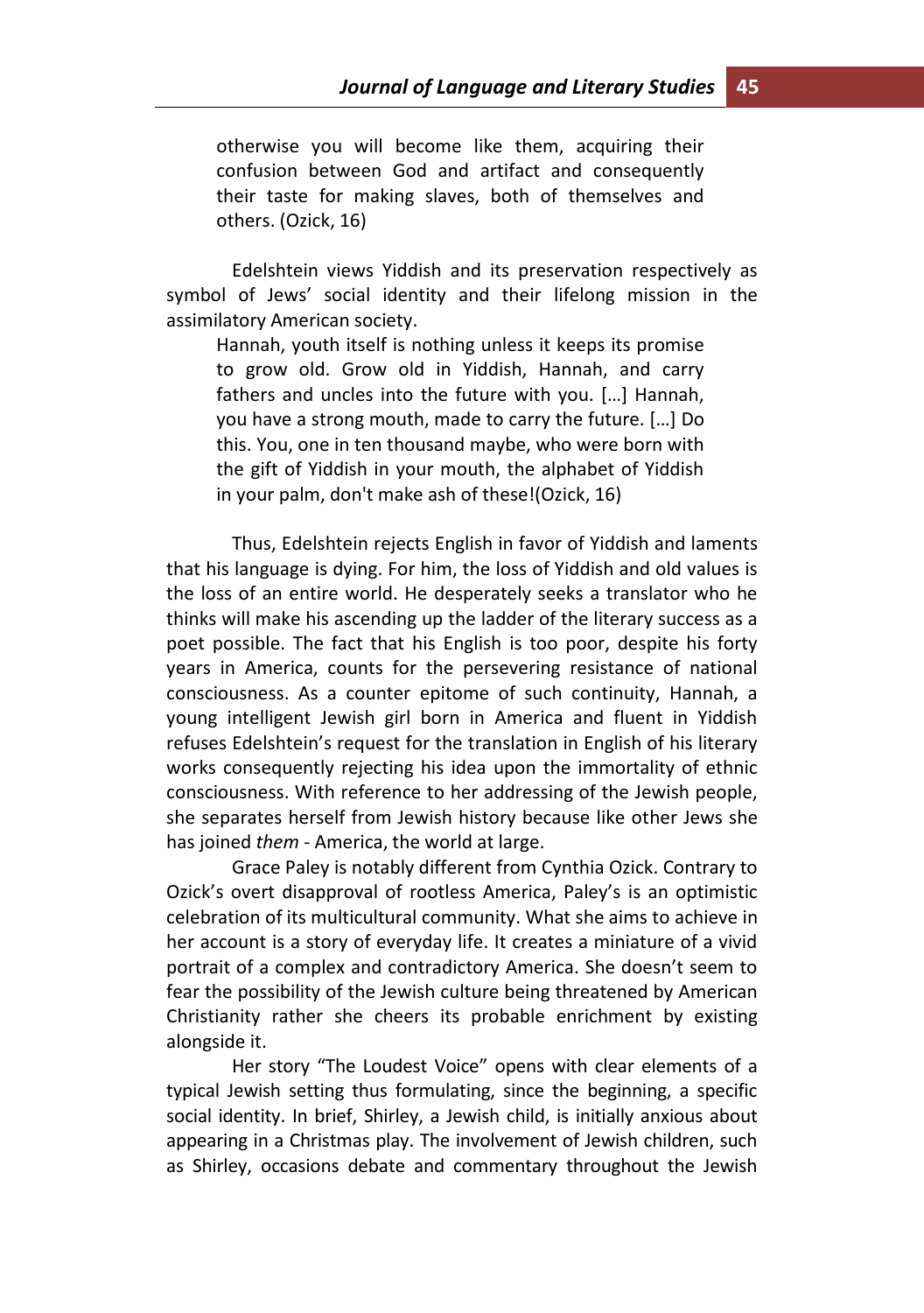community. Likewise in "Envy; or Yiddish in America" these debates take place between those who are in favor and embrace assimilation into primarily Christian America, and those who firmly want to save the integrity of their ethnic and religious identity. The strange idea to create a Christian show with Jewish players to Jewish audience takes us back to the *melting pot* theory and suggests us that the American education system really wants them to embrace their tradition. The following passages give us a clear picture of how they do this:

That afternoon, all over the building, children scraped and scrubbed the turkeys and the sheaves of corn off the schoolroom windows. Goodbye Thanksgiving. The next morning a monitor brought red paper and green paper from the office. We made new shapes and hung them on the walls and glued them to the doors.[...]*The teachers became happier and happier. Their heads were ringing like the bells of childhood.*<sup>2</sup> […] We learned, "Holy Night" without an error. "How wonderful!" said Miss Glace, the students' teacher. "To think that some of you don't even speak the language!" We learned "Deck the Halls" and "Hark! The Herald Angels" ... they weren't ashamed and we weren't embarrassed. (Paley, 3)

In terms of such influential cultural relativism when we frequently find ourselves talking about western, oriental, Christian, Jewish, youth, or even street culture, it is not easy to argue about culture or multiculturalism, when a lot of emphasis is placed on "diversity" and "identity". Nevertheless, there exists the risk that the edification of cultural identity and diversity as a means of understanding "culture" can lead to reinforcement of stereotypes and barriers among people. What follows is an illustration of such displays in the Abramowitz home, where Shirley's mother disapproves of all the noisy arrangements. Addressing to her husband she remarks:

Misha, you don't know what's going on there. […] "Listen", she said sadly, "I'm surprised to see my neighbors making tra-la-la for Christmas." […]If we came to a new country a long time ago to run away from tyrants, and instead we fall into a creeping pogrom, that our children learn a lot of lies, so what's the joke? (Paley, 36)

 $\overline{a}$ 

<sup>2</sup> *Italics,* mine.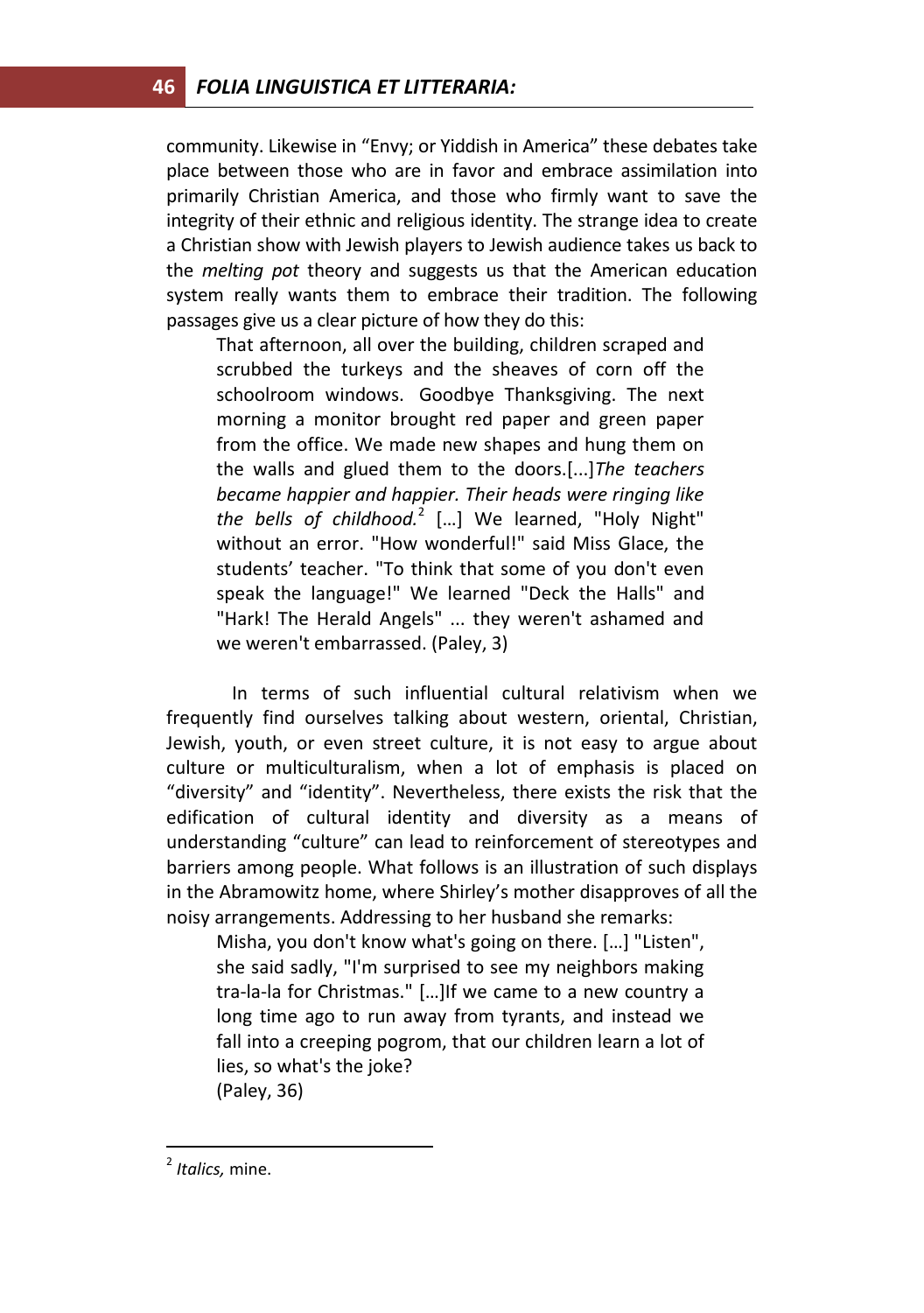Like Edelshtein who is longing for success, she feels that the price of this kind of involvement in American social and cultural arrangements would be the betrayal of Yiddish tradition. On the one hand, Edelshtein was trapped between two ambivalent ambitions: as a poet, he would like to give authentic voice to his past but he would equally like to be read, and there is no community reading in Yiddish any longer. Shirley's mother, on the other hand, if not trying to hold forth their Jewish heritage, at least she would prefer others to respect the silence of their religious and cultural adherence in search of which she and some of her Jewish neighbors appear from the beginning of the story with their begging "Be quiet!" (Paley, 1). But her husband, representing the moderate, flexible spirit who like Shirley speaks his mind, argues by saying: "In Palestine the Arabs would be eating you alive. Europe you had pogroms. Argentina is full of Indians. Here you got Christmas." (Paley, 36) At the end of the story Shirley comes to accept her participation in such a show as a part of American culture.

I was happy. I fell asleep at once. I had prayed for everybody: my talking family, cousins far away, passersby, and all the lonesome Christians. I expected to be heard. My voice was certainly the loudest. (Paley, 40)

Like Hannah in "Envy; or Yiddish in America", she joined *them* and in a certain sense broke the barriers that their cultural diversity imposed on her. Now she could pray for everyone and this made her happy. Perhaps Edelshtein, Clara Abramowits, Baumzweig, and others needed Shirley's *loud voice* to steer them out of their Jewish ghetto in order to embrace the world at large. This would be the loud voice of the new generation who understands the dilemma of being a Jew in American soil. "They can't have it both ways"<sup>3</sup>, is the basic punch line of Ozick's joke about this dilemma of the Jewish writer, meaning that they cannot maintain their language and culture and be an integral part of the society and culture of the hosting country. Like Hannah, they have come to learn that there are not good or bad kinds of Jews. There are old and new ones. Their choice? They decided to be the new ones.

## **Works cited:**

 $\overline{a}$ 

Ozick, Cynthia. *''Envy; or Yiddish in America''*. Commentary 48, 1969. (5). Accessed Dec 2013. https://www.commentarymagazine.com/articles/envy-oryiddish-in-america-a-novella/

 $3$  In an interview with Elaine M. Kauvar in 1993.